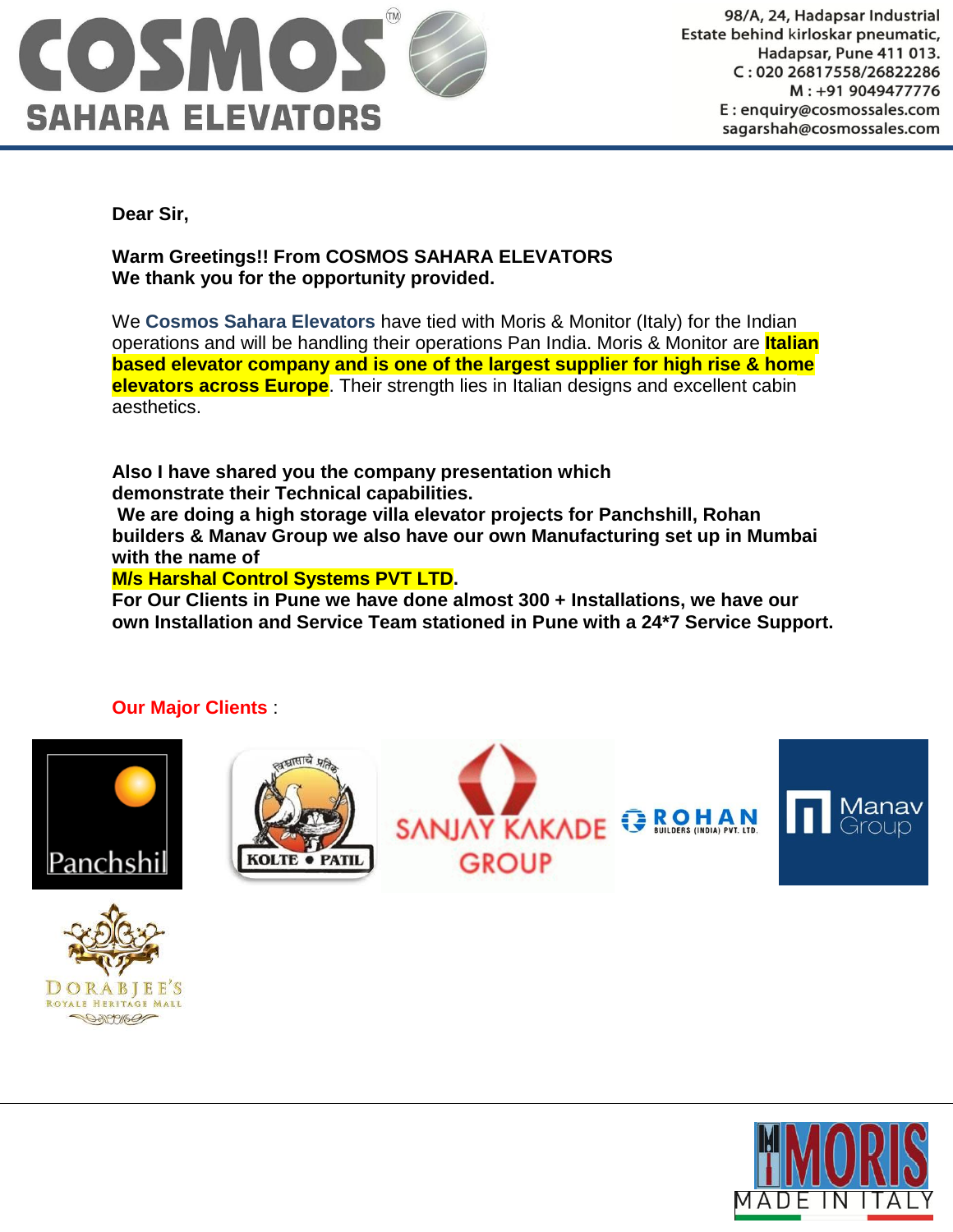

# **Shivshrushti By Shri Babasaheb Purandare , Shirgaon Sai Mandir ,Omkar Properties**

#### **YCM AUDITORIUM ,HDFC CHAIRMAN SHRI DEEPAK PARIKH,COLLEGE OF ENGINEERING**

# **Hospital projects :**

Chaitnya Hospital ( 12 Floors ) , Tarachand Hospital ,Dr Shirsgar Hospital,Dr Girish Borawake, Sterling Multispeciality Hospital , Dr Patil Clinic , Dr Khan Clinic , Remedy Hospital, Chintamani Hospital etc,

Dr Joshi Hospital at Kolhapur (20 person Bed Lift )

,Ekant Apartment (Kolhapur - 6 nos), Ramsina Group , Kolhapur (11Nos), Akash **Deshmukh Bungalow , Kolhapur** 

**Attached is the introduction and profile of our partners**

# **M/s Harshal Control Systems Pvt. Ltd.**

As discussed I would like introduce to you

M/s Harshal Control Systems Pvt. Ltd. We have been one of the leading manufacturers and suppliers of Elevator and its components in India. Harshal Control Systems Pvt. Ltd., is a sister concern of Echar Enterprises Pvt. Ltd. which was established in 1985. We have almost 25 years of experience in the elevator industry, with a clientele of 250- 300 customers which include customers like Otis, Bharat Bijlee Limited, Thyssenkrupp Elevators, Eros Elevators and many more.

The factory in Wada was started in Mar 2010. Attached is a small presentation of our company. We have state of the art machinery imported from Amada (Japan) and Trumpf (Germany). We also have in house powder coating.

We are authorized dealers for NBSL Elevator Components Co. Ltd. in India which includes superior quality door systems (Mitsubishi Design), Speed Governors, Gearless machines and other products. We also have a training facility in Mumbai for the same set of products.

Soft copy of our brochure can be downloaded from the link below. [https://www.dropbox.com/s/7kv9s6wvcu9ez4k/Harshal%20Control%20System%20Book](https://www.dropbox.com/s/7kv9s6wvcu9ez4k/Harshal%20Control%20System%20Booklet.pdf.zip) [let.pdf.zip](https://www.dropbox.com/s/7kv9s6wvcu9ez4k/Harshal%20Control%20System%20Booklet.pdf.zip)